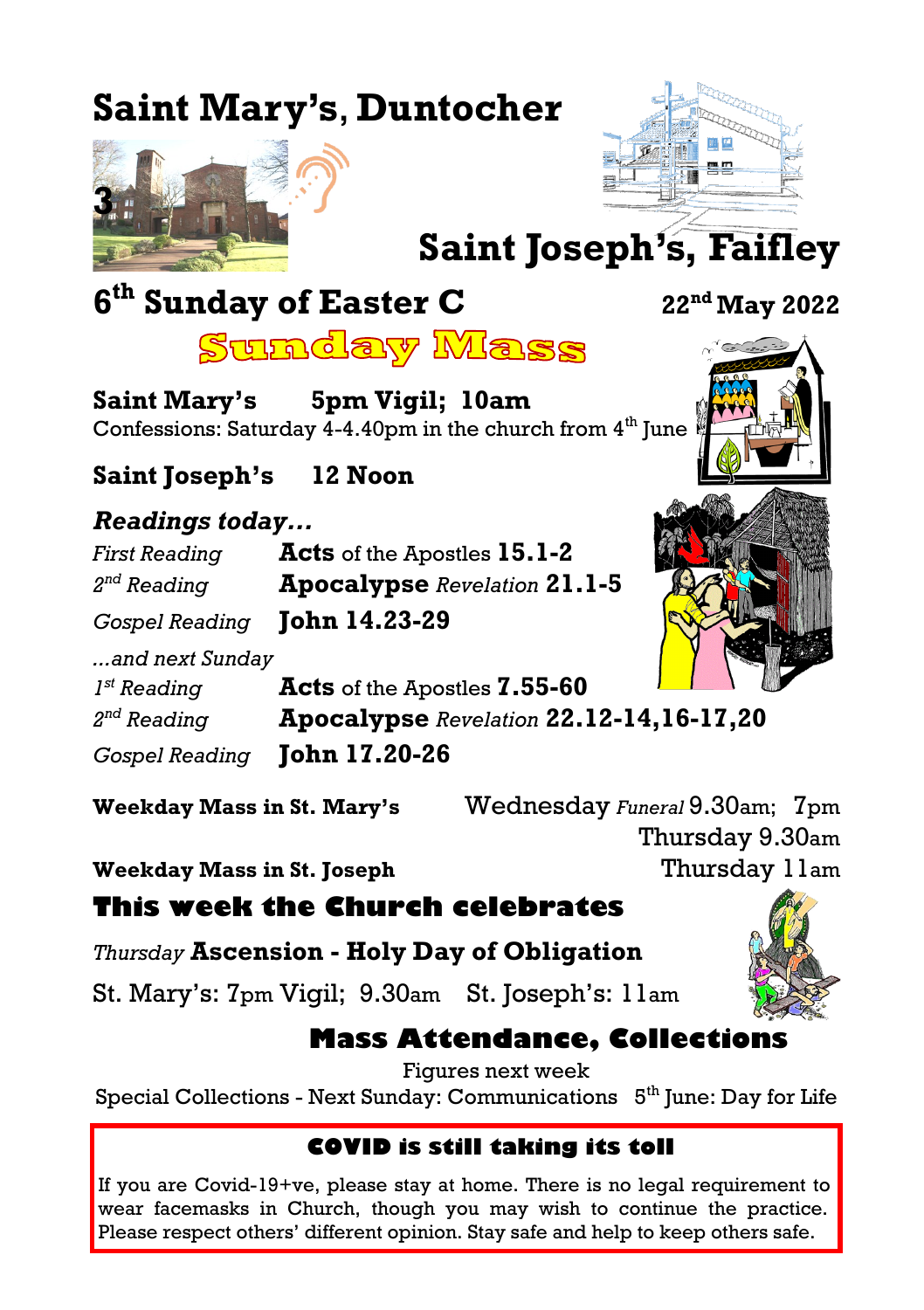### **The Social Action Group**

 $\bullet$  are looking for your support for the charity, "Let the Children Live." (Colombia). The leaflet in your Bulletin and Poster on the Board gives more information.



 **T**here is a Dinner-Dance in St. Stephen's Hall in aid of 'Let the Children Live' on Saturday  $18<sup>th</sup>$  June 7pm-midnight. There will be a 3 course dinner with welcome drink, tea/ coffee. Tickets £15pp. Contact Brendan  $\hat{=}$  07876 697423 or  $\hat{\phi}$  ashtonb551@q-mail.com

#### **Outbreak of Dry Rot**

Sadly, dry rot has been discovered in one of the confessional boxes in Saint Mary's. After an inspection, it appears to be an isolated area. Costings and a report are currently being sought. The church may have to close during the week and the weekday Mass will transfer to St. Joseph's for as long as is required. Date for the work to start and a timescale of when this is likely to take place will be announced in due course.

#### **Children's Liturgy**

It is hoped to restart this again in September in both parishes. Please contact Fr. Paul if you would be willing to help, subject to all safeguarding documents being cleared and in place.



## **Live-Stream from St. Mary's**

There have been several ongoing technical issues. Hopefully, it will be solved as soon as possible. Thank you for your patience.